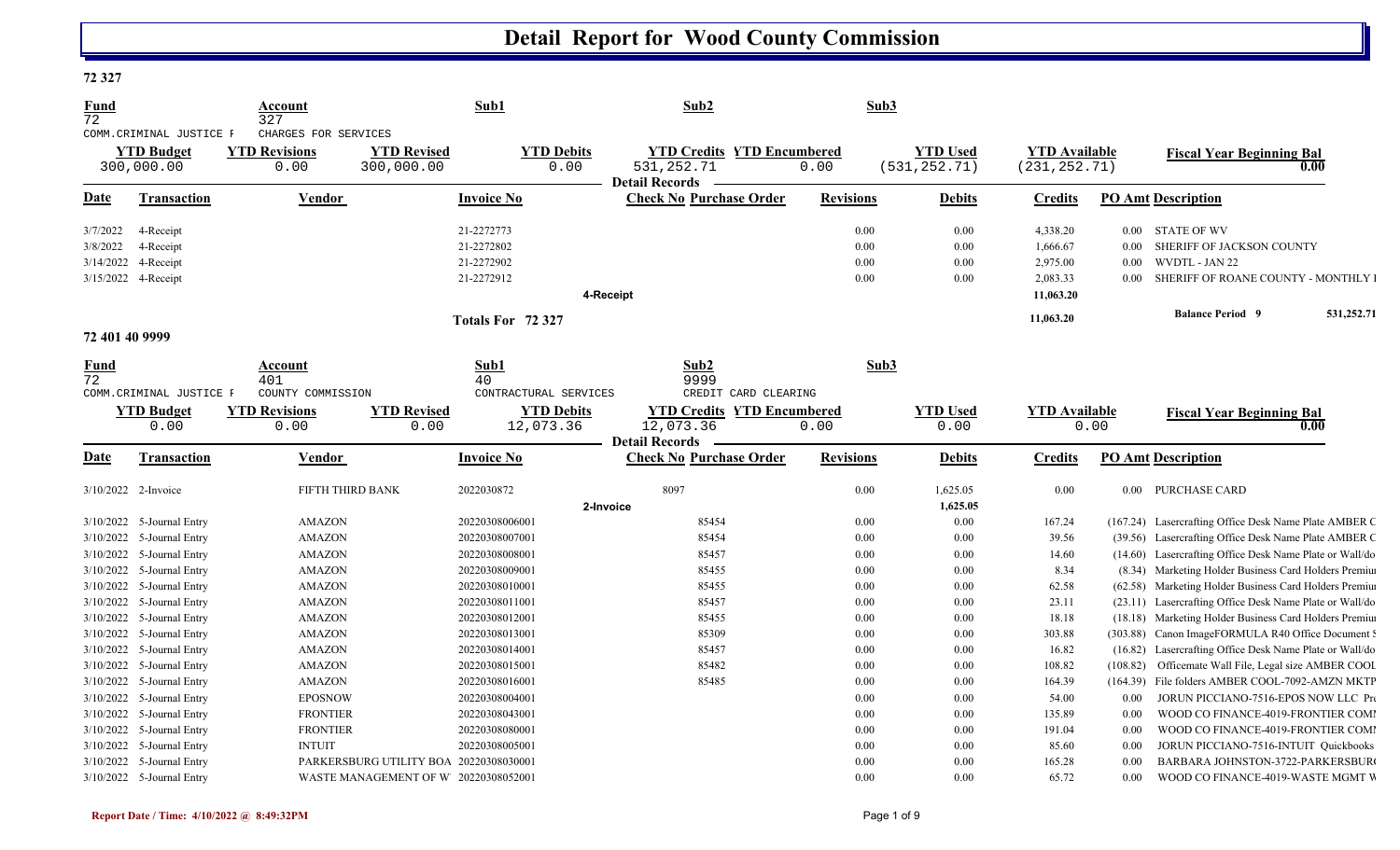|                                              |                                                        |                                                                              |                                               |                                              | <b>Detail Report for Wood County Commission</b>                    |                                              |                                    |                                      |              |                                                                                              |                   |
|----------------------------------------------|--------------------------------------------------------|------------------------------------------------------------------------------|-----------------------------------------------|----------------------------------------------|--------------------------------------------------------------------|----------------------------------------------|------------------------------------|--------------------------------------|--------------|----------------------------------------------------------------------------------------------|-------------------|
|                                              |                                                        |                                                                              |                                               |                                              | 5-Journal Entry                                                    |                                              |                                    | 1,625.05                             |              |                                                                                              |                   |
| 72 731 40 1531                               |                                                        |                                                                              |                                               | Totals For 72 401 40 9999                    |                                                                    |                                              | 1,625.05                           | 1,625.05                             | (927.52)     | <b>Balance Period 9</b>                                                                      | 0.00              |
| $\frac{Fund}{72}$                            | COMM. CRIMINAL JUSTICE F                               | <b>Account</b><br>731<br>COMMUNITY CORRECTIONS                               |                                               | Sub1<br>40<br>CONTRACTURAL SERVICES          | Sub2<br>1531<br>WATER-DRC-WOOD                                     | Sub3                                         |                                    |                                      |              |                                                                                              |                   |
|                                              | <b>YTD Budget</b><br>0.00                              | <b>YTD Revisions</b><br>0.00                                                 | <b>YTD Revised</b><br>0.00                    | <b>YTD Debits</b><br>1,164.38                | <b>YTD Credits YTD Encumbered</b><br>0.00<br><b>Detail Records</b> | 0.00                                         | <b>YTD Used</b><br>(1, 164.38)     | <b>YTD Available</b><br>(1, 164.38)  |              | <b>Fiscal Year Beginning Bal</b>                                                             | 0.00              |
| <b>Date</b>                                  | <b>Transaction</b>                                     | <b>Vendor</b>                                                                |                                               | <b>Invoice No</b>                            | <b>Check No Purchase Order</b>                                     | <b>Revisions</b>                             | <b>Debits</b>                      | <b>Credits</b>                       |              | <b>PO Amt Description</b>                                                                    |                   |
|                                              | 3/10/2022 5-Journal Entry<br>3/10/2022 5-Journal Entry | <b>FRONTIER</b>                                                              | PARKERSBURG UTILITY BOA 20220308030001        | 20220308043001                               | 5-Journal Entry                                                    | 0.00<br>0.00                                 | 135.89<br>165.28<br>301.17         | 0.00<br>0.00                         | 0.00<br>0.00 | WOOD CO FINANCE-4019-FRONTIER COMI<br>BARBARA JOHNSTON-3722-PARKERSBUR                       |                   |
| 72 731 40 211J                               |                                                        |                                                                              |                                               | Totals For 72 731 40 1531                    |                                                                    |                                              | 301.17                             |                                      |              | <b>Balance Period 9</b>                                                                      | 1,164.38          |
| <b>Fund</b><br>$\overline{72}$               | COMM. CRIMINAL JUSTICE F                               | Account<br>731<br>COMMUNITY CORRECTIONS                                      |                                               | Sub1<br>40<br>CONTRACTURAL SERVICES          | Sub2<br>211J<br>TELEPHONES-JACKSON                                 | Sub3                                         |                                    |                                      |              |                                                                                              |                   |
|                                              | <b>YTD Budget</b><br>0.00                              | <b>YTD Revisions</b><br>0.00                                                 | <b>YTD Revised</b><br>0.00                    | <b>YTD Debits</b><br>1,062.19                | <b>YTD Credits YTD Encumbered</b><br>0.00<br><b>Detail Records</b> | 0.00                                         | <b>YTD Used</b><br>(1,062.19)      | <b>YTD Available</b><br>(1, 062.19)  |              | <b>Fiscal Year Beginning Bal</b>                                                             | $\overline{0.00}$ |
| Date                                         | Transaction                                            | <b>Vendor</b>                                                                |                                               | <b>Invoice No</b>                            | <b>Check No Purchase Order</b>                                     | <b>Revisions</b>                             | <b>Debits</b>                      | <b>Credits</b>                       |              | <b>PO Amt Description</b>                                                                    |                   |
|                                              | 3/10/2022 5-Journal Entry                              | <b>FRONTIER</b>                                                              |                                               | 20220308080001                               | 5-Journal Entry                                                    | 0.00                                         | 191.04<br>191.04                   | 0.00                                 | $0.00\,$     | WOOD CO FINANCE-4019-FRONTIER COMI                                                           |                   |
|                                              | 72 731 40 213 1345                                     |                                                                              |                                               | Totals For 72 731 40 211J                    |                                                                    |                                              | 191.04                             |                                      |              | <b>Balance Period 9</b>                                                                      | 1,062.19          |
| $\frac{Fund}{72}$                            | COMM. CRIMINAL JUSTICE F                               | <b>Account</b><br>731<br>COMMUNITY CORRECTIONS                               |                                               | Sub1<br>40<br>CONTRACTURAL SERVICES          | Sub2<br>213<br>UTILITIES                                           | Sub3<br>1345                                 | ELECTRIC-DRC WOOD                  |                                      |              |                                                                                              |                   |
|                                              | <b>YTD Budget</b><br>14,000.00                         | <b>YTD Revisions</b><br>0.00                                                 | <b>YTD Revised</b><br>$\overline{14}$ ,000.00 | <b>YTD Debits</b><br>11,851.43               | <b>YTD Credits YTD Encumbered</b><br>0.00<br>Detail Records –      | 0.00                                         | <b>YTD Used</b><br>(11, 851.43)    | <b>YTD</b> Available<br>2,148.57     |              | <b>Fiscal Year Beginning Bal</b>                                                             | 0.00              |
| <b>Date</b>                                  | Transaction                                            | <b>Vendor</b>                                                                |                                               | <b>Invoice No</b>                            | <b>Check No Purchase Order</b>                                     | <b>Revisions</b>                             | <b>Debits</b>                      | <b>Credits</b>                       |              | <b>PO Amt Description</b>                                                                    |                   |
| 3/1/2022<br>3/1/2022<br>3/1/2022<br>3/1/2022 | 2-Invoice<br>2-Invoice<br>2-Invoice<br>2-Invoice       | <b>MON POWER</b><br><b>MON POWER</b><br><b>MON POWER</b><br><b>MON POWER</b> |                                               | 03152022<br>03152022<br>03152022<br>03152022 | 8091<br>8091<br>8091<br>8091                                       | $0.00\,$<br>$0.00\,$<br>$0.00\,$<br>$0.00\,$ | 518.08<br>60.92<br>75.46<br>477.83 | 0.00<br>0.00<br>$0.00\,$<br>$0.00\,$ |              | 0.00 110 113 966 938<br>0.00 110 115 641 562<br>0.00 110 115 846 013<br>0.00 110 113 900 804 |                   |
|                                              | $3/1/2022$ 2-Invoice<br>$3/1/2022$ 2-Invoice           | <b>MON POWER</b><br><b>MON POWER</b>                                         |                                               | 03152022<br>03152022                         | 8091<br>8091                                                       | 0.00<br>$0.00\,$                             | 29.07<br>98.17                     | 0.00<br>$0.00\,$                     |              | 0.00 110 113 900 796<br>0.00 110 113 897 505                                                 |                   |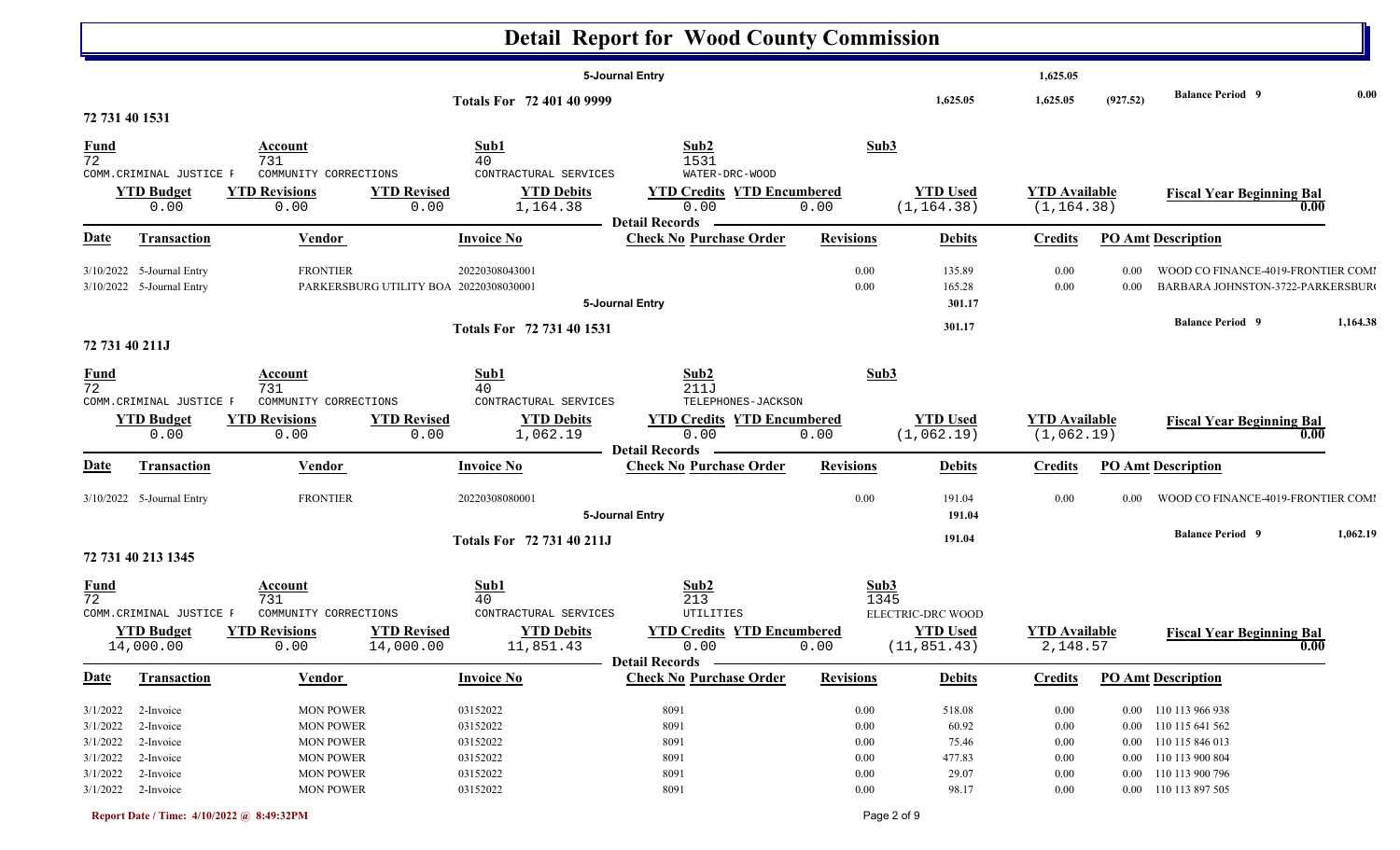|                                              |                                                       |                                                                                              |                                                                   | <b>Detail Report for Wood County Commission</b>                                                                                                   |                                               |                                                       |                                    |                      |                                                                                        |           |
|----------------------------------------------|-------------------------------------------------------|----------------------------------------------------------------------------------------------|-------------------------------------------------------------------|---------------------------------------------------------------------------------------------------------------------------------------------------|-----------------------------------------------|-------------------------------------------------------|------------------------------------|----------------------|----------------------------------------------------------------------------------------|-----------|
| 3/1/2022                                     | 2-Invoice                                             | <b>MON POWER</b>                                                                             | 03152022                                                          | 8091<br>2-Invoice                                                                                                                                 | 0.00                                          | 138.85<br>1,398.38                                    | 0.00                               |                      | 0.00 110 111 329 733                                                                   |           |
|                                              | 72 731 40 213 1348                                    |                                                                                              | Totals For 72 731 40 213 1345                                     |                                                                                                                                                   |                                               | 1,398.38                                              |                                    |                      | <b>Balance Period 9</b>                                                                | 11,851.43 |
| <b>Fund</b><br>$\overline{72}$               |                                                       | Account<br>731                                                                               | Sub1<br>40                                                        | Sub2<br>213                                                                                                                                       | Sub3<br>1348                                  |                                                       |                                    |                      |                                                                                        |           |
|                                              | COMM. CRIMINAL JUSTICE F<br><b>YTD Budget</b><br>0.00 | COMMUNITY CORRECTIONS<br><b>YTD Revisions</b><br>0.00                                        | <b>YTD Revised</b><br>0.00                                        | UTILITIES<br>CONTRACTURAL SERVICES<br><b>YTD Debits</b><br><b>YTD Credits YTD Encumbered</b><br>2,090.20<br>0.00                                  | GAS-DRC-WOOD<br>0.00                          | <b>YTD Used</b><br>(2,090.20)                         | <b>YTD Available</b><br>(2,090.20) |                      | <b>Fiscal Year Beginning Bal</b>                                                       | 0.00      |
| <b>Date</b>                                  | <b>Transaction</b>                                    | <b>Vendor</b>                                                                                | <b>Invoice No</b>                                                 | <b>Detail Records</b><br><b>Check No Purchase Order</b>                                                                                           | <b>Revisions</b>                              | <b>Debits</b>                                         | <b>Credits</b>                     |                      | <b>PO Amt Description</b>                                                              |           |
| 3/8/2022<br>3/8/2022<br>3/8/2022<br>3/8/2022 | 2-Invoice<br>2-Invoice<br>2-Invoice<br>2-Invoice      | <b>DOMINION HOPE</b><br><b>DOMINION HOPE</b><br><b>DOMINION HOPE</b><br><b>DOMINION HOPE</b> | 03172022<br>03172022<br>03172022<br>03172022                      | 8093<br>8093<br>8093<br>8093<br>2-Invoice                                                                                                         | 0.00<br>0.00<br>0.00<br>0.00                  | 93.89<br>30.94<br>58.29<br>161.28<br>344.40           | 0.00<br>0.00<br>0.00<br>0.00       | $0.00\,$<br>$0.00\,$ | 0.00 2 5000 6555 0118<br>0.00 5 5000 6584 1000<br>2 5000 6555 0226<br>2 5000 6555 0118 |           |
|                                              | 72 731 40 213 1348P                                   |                                                                                              | Totals For 72 731 40 213 1348                                     |                                                                                                                                                   |                                               | 344.40                                                |                                    |                      | <b>Balance Period 9</b>                                                                | 2,090.20  |
| <b>Fund</b><br>$\overline{72}$               | COMM. CRIMINAL JUSTICE F<br><b>YTD Budget</b><br>0.00 | Account<br>731<br>COMMUNITY CORRECTIONS<br><b>YTD Revisions</b><br>0.00                      | Sub1<br>40<br>CONTRACTURAL SERVICES<br><b>YTD Revised</b><br>0.00 | Sub2<br>213<br>UTILITIES<br><b>YTD Debits</b><br><b>YTD Credits YTD Encumbered</b><br>418.53<br>0.00<br><b>Detail Records</b>                     | Sub3<br>1348P<br><b>GAS-PLEASANTS</b><br>0.00 | <b>YTD Used</b><br>(418.53)                           | <b>YTD Available</b><br>(418.53)   |                      | <b>Fiscal Year Beginning Bal</b>                                                       | 0.00      |
| <b>Date</b>                                  | <b>Transaction</b>                                    | <b>Vendor</b>                                                                                | <b>Invoice No</b>                                                 | <b>Check No Purchase Order</b>                                                                                                                    | <b>Revisions</b>                              | <b>Debits</b>                                         | <b>Credits</b>                     |                      | <b>PO Amt Description</b>                                                              |           |
| 3/8/2022                                     | 2-Invoice                                             | <b>DOMINION HOPE</b>                                                                         | 03152022                                                          | 8093<br>2-Invoice                                                                                                                                 | 0.00                                          | 104.45<br>104.45                                      | 0.00                               |                      | 0.00 5 1800 1592 5335<br><b>Balance Period 9</b>                                       | 418.53    |
|                                              | 72 731 40 213 1349                                    |                                                                                              |                                                                   | Totals For 72 731 40 213 1348P                                                                                                                    |                                               | 104.45                                                |                                    |                      |                                                                                        |           |
| <u>Fund</u><br>72                            | COMM. CRIMINAL JUSTICE F<br><b>YTD Budget</b><br>0.00 | <b>Account</b><br>731<br>COMMUNITY CORRECTIONS<br><b>YTD Revisions</b><br>0.00               | Sub1<br>40<br><b>YTD Revised</b><br>0.00                          | Sub2<br>213<br>CONTRACTURAL SERVICES<br>UTILITIES<br><b>YTD Debits</b><br><b>YTD Credits YTD Encumbered</b><br>303.13<br>0.00<br>Detail Records - | Sub3<br>1349<br>0.00                          | <b>GAS-DRC-JACKSON</b><br><b>YTD Used</b><br>(303.13) | <b>YTD Available</b><br>(303.13)   |                      | <b>Fiscal Year Beginning Bal</b>                                                       | 0.00      |
| <u>Date</u>                                  | <b>Transaction</b>                                    | <b>Vendor</b>                                                                                | <b>Invoice No</b>                                                 | <b>Check No Purchase Order</b>                                                                                                                    | <b>Revisions</b>                              | <b>Debits</b>                                         | <b>Credits</b>                     |                      | <b>PO Amt Description</b>                                                              |           |
|                                              | $3/1/2022$ 2-Invoice                                  |                                                                                              | MOUNTAINEER GAS COMPAI 03102022A                                  | 8092<br>2-Invoice                                                                                                                                 | 0.00                                          | 191.59<br>191.59                                      | 0.00                               |                      | 0.00 202039-770199                                                                     |           |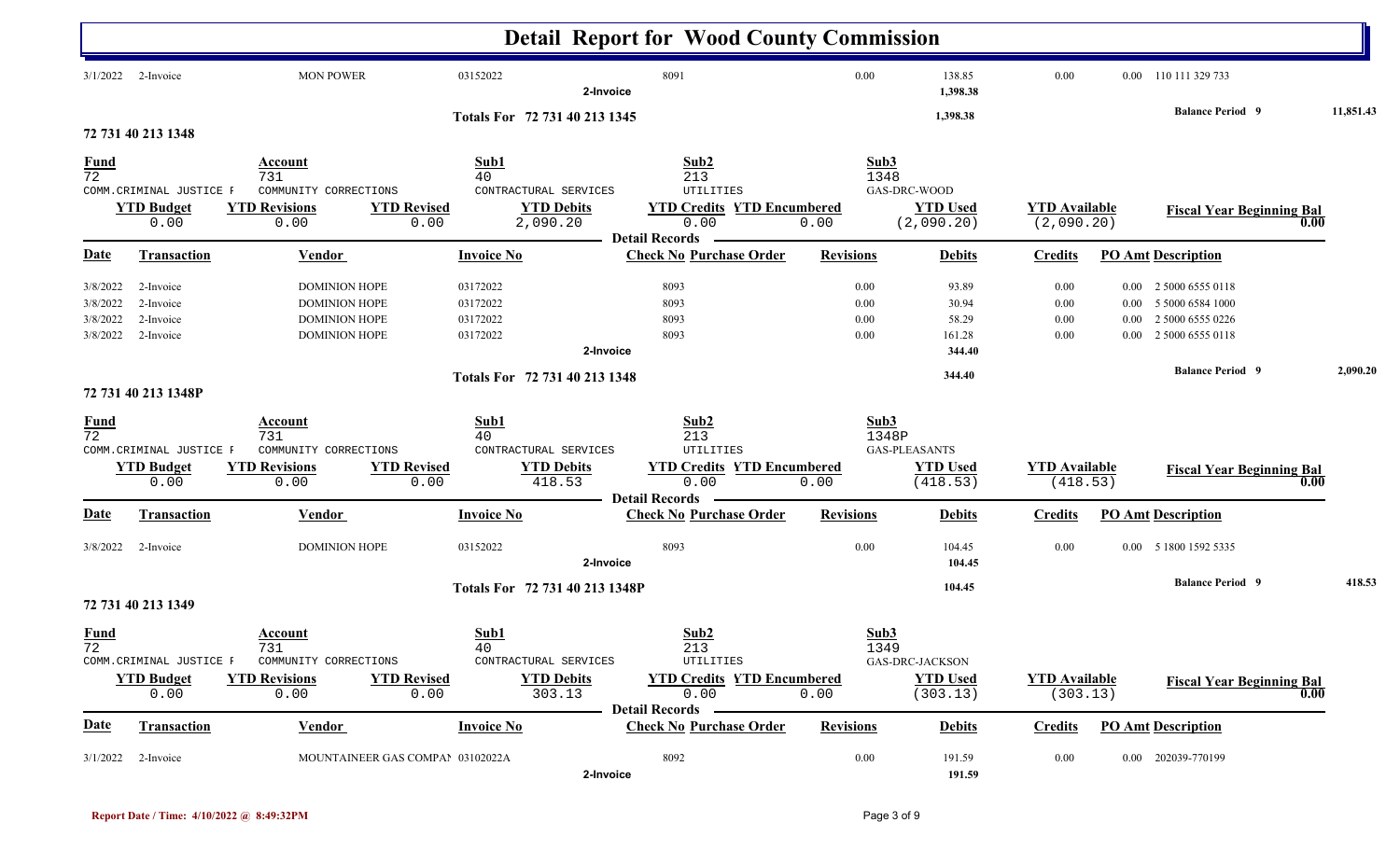|                                |                                                       |                                                                                |                                                                                                     | <b>Detail Report for Wood County Commission</b>                                                                 |                                                                          |                                      |                                                    |           |
|--------------------------------|-------------------------------------------------------|--------------------------------------------------------------------------------|-----------------------------------------------------------------------------------------------------|-----------------------------------------------------------------------------------------------------------------|--------------------------------------------------------------------------|--------------------------------------|----------------------------------------------------|-----------|
|                                | 72 731 40 213 1352                                    |                                                                                | Totals For 72 731 40 213 1349                                                                       |                                                                                                                 | 191.59                                                                   |                                      | <b>Balance Period</b> 9                            | 303.13    |
| <b>Fund</b><br>$\overline{72}$ | COMM. CRIMINAL JUSTICE F<br><b>YTD Budget</b><br>0.00 | <b>Account</b><br>731<br>COMMUNITY CORRECTIONS<br><b>YTD Revisions</b><br>0.00 | Sub1<br>40<br>CONTRACTURAL SERVICES<br><b>YTD Revised</b><br><b>YTD Debits</b><br>0.00<br>355.85    | Sub2<br>213<br><b>UTILITIES</b><br><b>YTD Credits YTD Encumbered</b><br>0.00<br>- Detail Records                | Sub3<br>1352<br>WATER-DRC-JACKSON<br><b>YTD Used</b><br>0.00<br>(355.85) | <b>YTD</b> Available<br>(355.85)     | <b>Fiscal Year Beginning Bal</b>                   | 0.00      |
| Date                           | Transaction                                           | Vendor                                                                         | <b>Invoice No</b>                                                                                   | <b>Check No Purchase Order</b>                                                                                  | <b>Revisions</b><br><b>Debits</b>                                        | <b>Credits</b>                       | <b>PO Amt Description</b>                          |           |
|                                | 3/15/2022 2-Invoice                                   | <b>CITY OF RIPLEY</b>                                                          | 03202022                                                                                            | 8098<br>2-Invoice                                                                                               | 0.00<br>314.86<br>314.86                                                 | 0.00                                 | $0.00 \quad 05-05-0146-006$                        |           |
|                                | 72 731 40 213 1353                                    |                                                                                | Totals For 72 731 40 213 1352                                                                       |                                                                                                                 | 314.86                                                                   |                                      | <b>Balance Period 9</b>                            | 355.85    |
| Fund<br>$\overline{72}$        | COMM.CRIMINAL JUSTICE F<br><b>YTD Budget</b><br>0.00  | Account<br>731<br>COMMUNITY CORRECTIONS<br><b>YTD Revisions</b><br>0.00        | Sub1<br>40<br>CONTRACTURAL SERVICES<br><b>YTD Revised</b><br><b>YTD Debits</b><br>0.00<br>327.72    | Sub2<br>213<br><b>UTILITIES</b><br><b>YTD Credits YTD Encumbered</b><br>0.00<br><b>Detail Records</b>           | Sub3<br>1353<br>WATER-DRC-ROANE<br><b>YTD Used</b><br>0.00<br>(327.72)   | <b>YTD Available</b><br>(327.72)     | <b>Fiscal Year Beginning Bal</b>                   | 0.00      |
| Date                           | Transaction                                           | Vendor                                                                         | <b>Invoice No</b>                                                                                   | <b>Check No Purchase Order</b>                                                                                  | <b>Revisions</b><br><b>Debits</b>                                        | <b>Credits</b>                       | <b>PO Amt Description</b>                          |           |
|                                | 3/8/2022 2-Invoice                                    |                                                                                | CITY OF SPENCER WATERWC 03202022<br>Totals For 72 731 40 213 1353                                   | 8095<br>2-Invoice                                                                                               | 0.00<br>52.25<br>52.25<br>52.25                                          | 0.00                                 | 0.00 001-005-000566-006<br><b>Balance Period 9</b> | 327.72    |
| 72 731 40 219                  |                                                       |                                                                                |                                                                                                     |                                                                                                                 |                                                                          |                                      |                                                    |           |
| Fund<br>$\overline{72}$        | COMM. CRIMINAL JUSTICE F<br><b>YTD Budget</b><br>0.00 | Account<br>731<br>COMMUNITY CORRECTIONS<br><b>YTD Revisions</b><br>0.00        | Sub1<br>40<br>CONTRACTURAL SERVICES<br><b>YTD Revised</b><br><b>YTD Debits</b><br>0.00<br>15,525.00 | Sub2<br>219<br>BLDGS/EQUIP RENT<br><b>YTD Credits YTD Encumbered</b><br>0.00<br><b>Example 1</b> Detail Records | Sub3<br><b>YTD Used</b><br>(15, 525.00)<br>0.00                          | <b>YTD Available</b><br>(15, 525.00) | <b>Fiscal Year Beginning Bal</b>                   | 0.00      |
| Date                           | <b>Transaction</b>                                    | Vendor                                                                         | <b>Invoice No</b>                                                                                   | <b>Check No Purchase Order</b>                                                                                  | <b>Revisions</b><br><b>Debits</b>                                        | <b>Credits</b>                       | <b>PO Amt Description</b>                          |           |
|                                | 3/15/2022 2-Invoice                                   |                                                                                | WOOD COUNTY COMMISSIOI 032022                                                                       | 8102<br>2-Invoice                                                                                               | 0.00<br>1,725.00<br>1,725.00                                             | 0.00                                 | 0.00 DRC MAR PAYMENT                               |           |
|                                |                                                       |                                                                                | Totals For 72 731 40 219                                                                            |                                                                                                                 | 1,725.00                                                                 |                                      | <b>Balance Period 9</b>                            | 15,525.00 |

**72 731 40 219P**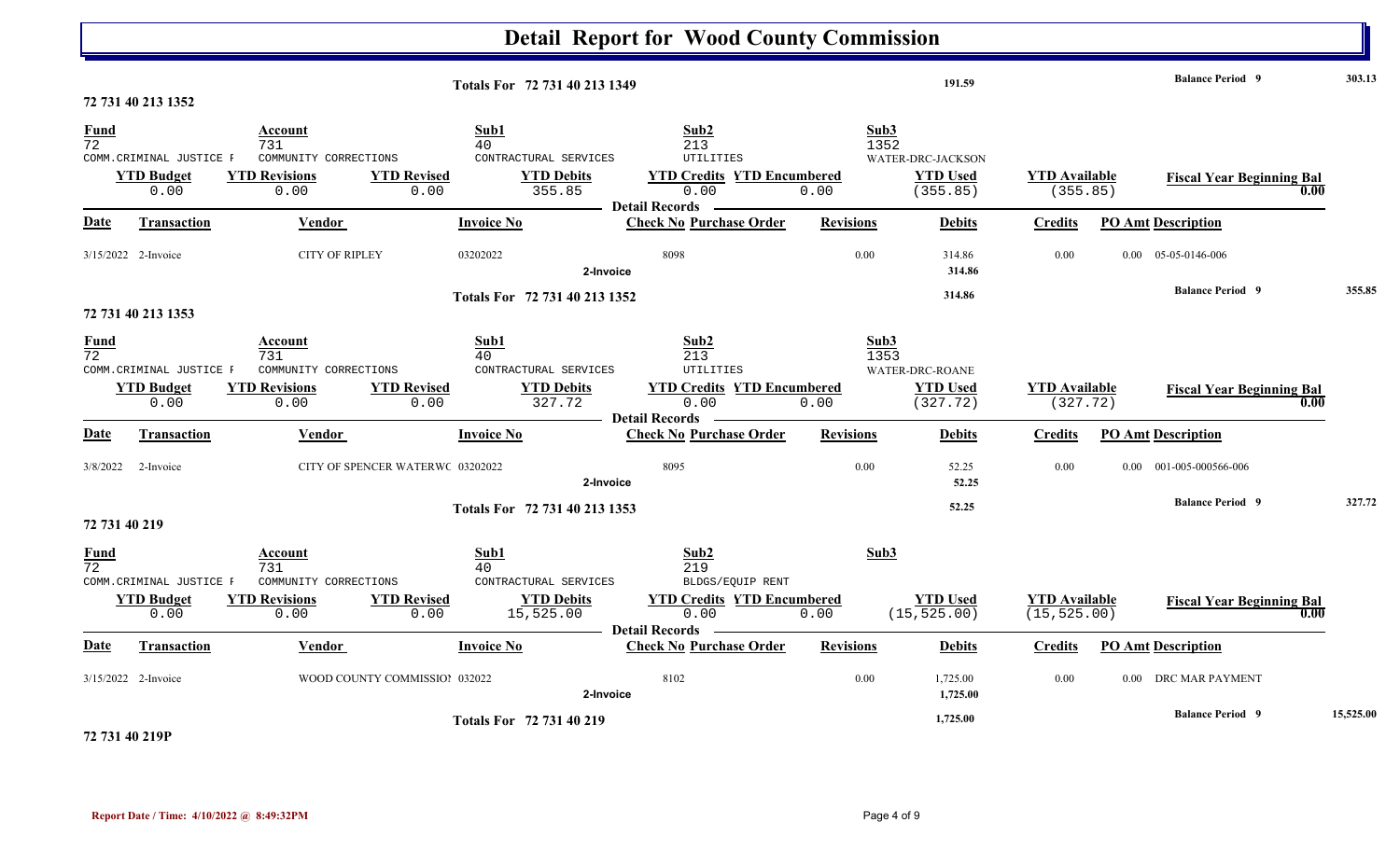| <b>Fund</b><br>$\overline{72}$      |                                                                    | Account<br>731                                                                            |                               | Sub1<br>40                                             | Sub2<br>219P                                                      | Sub3                 |                                 |                                      |                             |                                                                                                                             |           |
|-------------------------------------|--------------------------------------------------------------------|-------------------------------------------------------------------------------------------|-------------------------------|--------------------------------------------------------|-------------------------------------------------------------------|----------------------|---------------------------------|--------------------------------------|-----------------------------|-----------------------------------------------------------------------------------------------------------------------------|-----------|
|                                     | COMM.CRIMINAL JUSTICE F<br><b>YTD Budget</b><br>0.00               | COMMUNITY CORRECTIONS<br><b>YTD Revisions</b><br>0.00                                     | <b>YTD Revised</b><br>0.00    | CONTRACTURAL SERVICES<br><b>YTD Debits</b><br>8,550.00 | RENT-PLEASANTS<br><b>YTD Credits YTD Encumbered</b><br>0.00       | 0.00                 | <b>YTD Used</b><br>(8, 550.00)  | <b>YTD Available</b><br>(8, 550.00)  |                             | <b>Fiscal Year Beginning Bal</b>                                                                                            | 0.00      |
| Date                                | <b>Transaction</b>                                                 | <b>Vendor</b>                                                                             |                               | <b>Invoice No</b>                                      | <b>Detail Records</b><br><b>Check No Purchase Order</b>           | <b>Revisions</b>     | <b>Debits</b>                   | <b>Credits</b>                       |                             | <b>PO Amt Description</b>                                                                                                   |           |
| 3/1/2022                            | 2-Invoice                                                          |                                                                                           | DICK WARNER RENTALS           | 032022<br>2-Invoice                                    | 8090                                                              | 0.00                 | 950.00<br>950.00                | 0.00                                 |                             | 0.00 MARCH RENT                                                                                                             |           |
| 72 731 40 221                       |                                                                    |                                                                                           |                               | Totals For 72 731 40 219P                              |                                                                   |                      | 950.00                          |                                      |                             | <b>Balance Period 9</b>                                                                                                     | 8,550.00  |
| <b>Fund</b><br>72                   |                                                                    | Account<br>731                                                                            |                               | Sub1<br>40                                             | Sub2<br>221                                                       | Sub3                 |                                 |                                      |                             |                                                                                                                             |           |
|                                     | COMM. CRIMINAL JUSTICE F<br><b>YTD Budget</b><br>0.00              | COMMUNITY CORRECTIONS<br><b>YTD Revisions</b><br>0.00                                     | <b>YTD Revised</b><br>0.00    | CONTRACTURAL SERVICES<br><b>YTD Debits</b><br>264.97   | TRAINING & EDUCATION<br><b>YTD Credits YTD Encumbered</b><br>0.00 | 2, 213.39            | <b>YTD Used</b><br>(264.97)     | <b>YTD Available</b><br>(2, 478.36)  |                             | <b>Fiscal Year Beginning Bal</b>                                                                                            | 0.00      |
| Date                                | <b>Transaction</b>                                                 | Vendor                                                                                    |                               | <b>Invoice No</b>                                      | <b>Detail Records</b><br><b>Check No Purchase Order</b>           | <b>Revisions</b>     | <b>Debits</b>                   | <b>Credits</b>                       |                             | <b>PO Amt Description</b>                                                                                                   |           |
| 3/14/2022<br>3/17/2022              | 1-Purchase Order<br>1-Purchase Order<br>3/17/2022 1-Purchase Order | PHARCHEM INC<br>PHARCHEM INC                                                              | <b>DOMESTIC ABUSE PROJECT</b> |                                                        | 85576<br>85597<br>85597                                           | 0.00<br>0.00<br>0.00 | 0.00<br>0.00<br>0.00            | 0.00<br>0.00<br>0.00                 | 145.00<br>555.70<br>50.00   | Power and Control Tactics of Men Who Batter D'<br>SWEAT PATCH N218 BOX OF 50<br><b>OVERLAY BOX OF 25</b>                    |           |
| 3/10/2022<br>3/10/2022<br>3/22/2022 | 1-Purchase Order Pending Pcard                                     | <b>MHS</b><br>1-Purchase Order Pending Peard MHS<br>1-Purchase Order Pending Pcard AMAZON |                               |                                                        | 1-Purchase Order<br>85558<br>85558<br>85609                       | 0.00<br>0.00<br>0.00 | 0.00<br>0.00<br>0.00            | 0.00<br>0.00<br>0.00                 | 270.00<br>1,132.00<br>36.99 | LS/CMI Training Kit w/Manual incl LS/CMI sgl<br>LS/CMI on Demand Training<br>Craftinova stapler w/ staples & staple remover |           |
| 3/22/2022                           |                                                                    | 1-Purchase Order Pending Pcard AMAZON                                                     |                               |                                                        | 85609<br>1-Purchase Order Pe                                      | 0.00                 | 0.00                            | 0.00                                 | 23.70                       | #10 security self seal envelopes, security tint                                                                             |           |
| 72 731 40 230J                      |                                                                    |                                                                                           |                               | Totals For 72 731 40 221                               |                                                                   |                      |                                 |                                      | 2,213.39                    | <b>Balance Period 9</b>                                                                                                     | 264.97    |
| <b>Fund</b><br>$\overline{72}$      | COMM.CRIMINAL JUSTICE F                                            | <b>Account</b><br>731<br>COMMUNITY CORRECTIONS                                            |                               | Sub1<br>40<br>CONTRACTURAL SERVICES                    | Sub2<br>230J<br>CONTRACTUAL-JACKSON                               | Sub3                 |                                 |                                      |                             |                                                                                                                             |           |
|                                     | <b>YTD Budget</b><br>0.00                                          | <b>YTD Revisions</b><br>0.00                                                              | <b>YTD Revised</b><br>0.00    | <b>YTD Debits</b><br>15,850.00                         | <b>YTD Credits YTD Encumbered</b><br>0.00<br>Detail Records —     | 0.00                 | <b>YTD Used</b><br>(15, 850.00) | <b>YTD</b> Available<br>(15, 850.00) |                             | <b>Fiscal Year Beginning Bal</b>                                                                                            | 0.00      |
| <u>Date</u>                         | <b>Transaction</b>                                                 | Vendor                                                                                    |                               | <b>Invoice No</b>                                      | <b>Check No Purchase Order</b>                                    | <b>Revisions</b>     | <b>Debits</b>                   | <b>Credits</b>                       |                             | <b>PO Amt Description</b>                                                                                                   |           |
|                                     | 3/15/2022 2-Invoice                                                |                                                                                           | JACKSON COUNTY PROPERT 042022 | 2-Invoice                                              | 8100                                                              | 0.00                 | 1,000.00<br>1,000.00            | 0.00                                 |                             | 0.00 APRIL RENT                                                                                                             |           |
|                                     |                                                                    |                                                                                           |                               | Totals For 72 731 40 230J                              |                                                                   |                      | 1,000.00                        |                                      |                             | <b>Balance Period 9</b>                                                                                                     | 15,850.00 |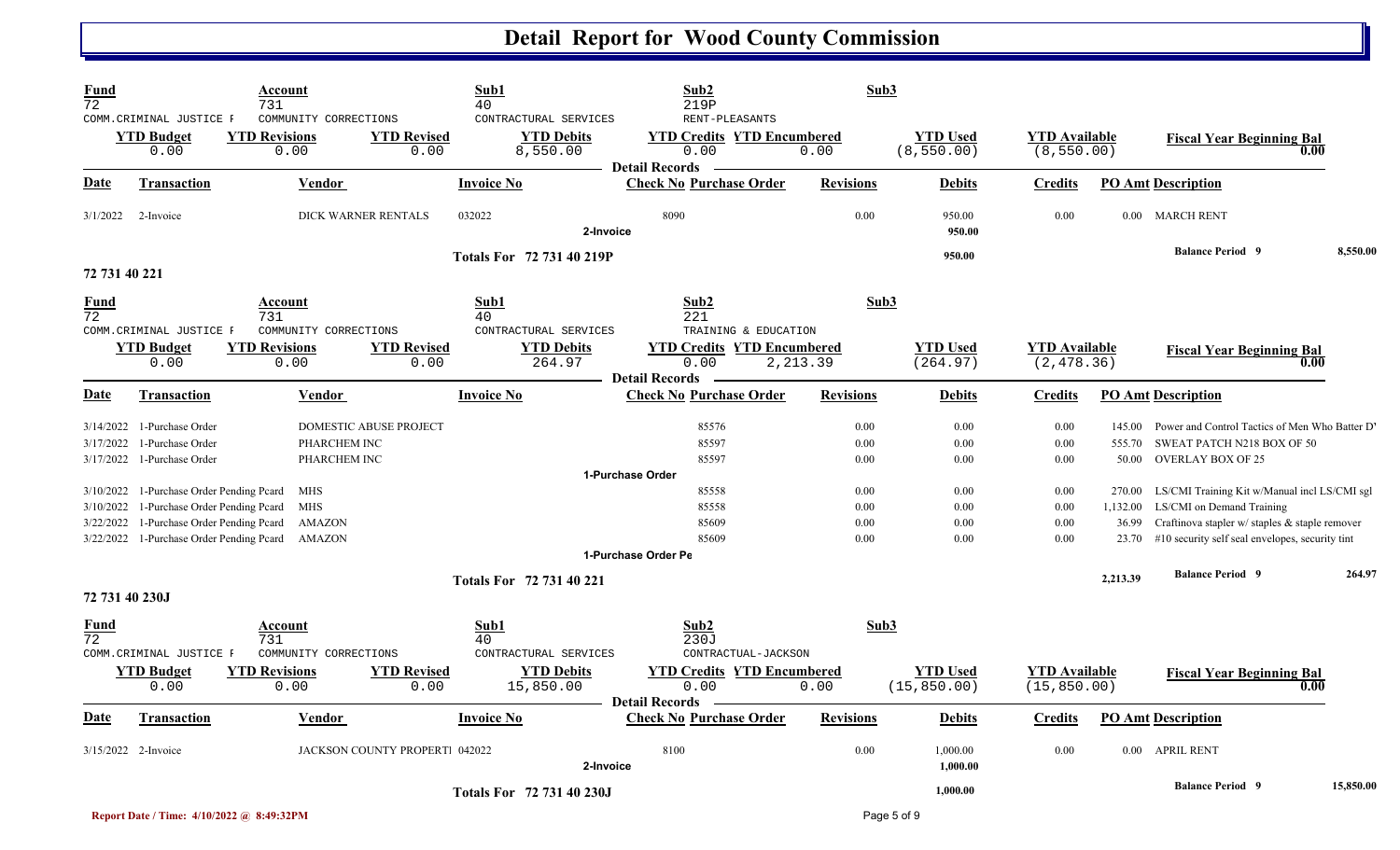#### **72 731 40 230R**

| <b>Fund</b><br>$\overline{72}$                                   | COMM.CRIMINAL JUSTICE F                                                                                                              | Account<br>731               | COMMUNITY CORRECTIONS                                                           |                            | Sub1<br>40<br>CONTRACTURAL SERVICES |                 | Sub <sub>2</sub><br>230R<br>CONTRACTUAL-ROANE                      |                              | Sub3                            |                                      |                                  |                                                                                                                                                                                               |           |
|------------------------------------------------------------------|--------------------------------------------------------------------------------------------------------------------------------------|------------------------------|---------------------------------------------------------------------------------|----------------------------|-------------------------------------|-----------------|--------------------------------------------------------------------|------------------------------|---------------------------------|--------------------------------------|----------------------------------|-----------------------------------------------------------------------------------------------------------------------------------------------------------------------------------------------|-----------|
|                                                                  | <b>YTD Budget</b><br>0.00                                                                                                            | <b>YTD Revisions</b><br>0.00 |                                                                                 | <b>YTD Revised</b><br>0.00 | <b>YTD Debits</b><br>4,950.00       |                 | <b>YTD Credits YTD Encumbered</b><br>0.00<br><b>Detail Records</b> | 0.00                         | <b>YTD Used</b><br>(4,950.00)   | <b>YTD Available</b><br>(4,950.00)   |                                  | <b>Fiscal Year Beginning Bal</b>                                                                                                                                                              | 0.00      |
| Date                                                             | Transaction                                                                                                                          |                              | Vendor                                                                          |                            | <b>Invoice No</b>                   |                 | <b>Check No Purchase Order</b>                                     | <b>Revisions</b>             | <b>Debits</b>                   | <b>Credits</b>                       |                                  | <b>PO Amt Description</b>                                                                                                                                                                     |           |
| 3/15/2022 2-Invoice                                              |                                                                                                                                      |                              | PHYLISS LANCE                                                                   |                            | 042022                              | 2-Invoice       | 8101                                                               | 0.00                         | 550.00<br>550.00                | 0.00                                 |                                  | 0.00 APR RENT                                                                                                                                                                                 |           |
| 72 731 55 341                                                    |                                                                                                                                      |                              |                                                                                 |                            | Totals For 72 731 40 230R           |                 |                                                                    |                              | 550.00                          |                                      |                                  | <b>Balance Period 9</b>                                                                                                                                                                       | 4,950.00  |
| Fund<br>72                                                       | COMM. CRIMINAL JUSTICE F                                                                                                             | Account<br>731               | COMMUNITY CORRECTIONS                                                           |                            | Sub1<br>55<br>COMMODITIES           |                 | Sub2<br>341<br>SUPPLIES/MATERIALS                                  |                              | Sub3                            |                                      |                                  |                                                                                                                                                                                               |           |
|                                                                  | <b>YTD Budget</b><br>0.00                                                                                                            | <b>YTD Revisions</b><br>0.00 |                                                                                 | <b>YTD Revised</b><br>0.00 | <b>YTD Debits</b><br>15, 194. 19    |                 | <b>YTD Credits YTD Encumbered</b><br>0.00<br><b>Detail Records</b> | 2,605.51                     | <b>YTD Used</b><br>(15, 194.19) | <b>YTD</b> Available<br>(17, 799.70) |                                  | <b>Fiscal Year Beginning Bal</b>                                                                                                                                                              | 0.00      |
| <b>Date</b>                                                      | Transaction                                                                                                                          |                              | Vendor                                                                          |                            | <b>Invoice No</b>                   |                 | <b>Check No Purchase Order</b>                                     | <b>Revisions</b>             | <b>Debits</b>                   | <b>Credits</b>                       |                                  | <b>PO Amt Description</b>                                                                                                                                                                     |           |
| 3/10/2022<br>3/10/2022                                           | 1-Purchase Order<br>1-Purchase Order                                                                                                 |                              | <b>AMAZON</b><br><b>AMAZON</b>                                                  |                            |                                     |                 | 85562<br>85562                                                     | 0.00<br>0.00                 | 0.00<br>0.00                    | 0.00<br>0.00                         | 43.98<br>29.82                   | Softsoap Antibacterial hand soap<br>Softsoap antibacterial hand soap refill                                                                                                                   |           |
| 3/10/2022                                                        | 1-Purchase Order                                                                                                                     |                              | THE CHANGE COMPANIES                                                            |                            |                                     |                 | 85555                                                              | 0.00                         | 0.00                            | 0.00                                 | 750.00                           | Responsible Decisions - Impaired Driving Program                                                                                                                                              |           |
| 3/10/2022<br>3/10/2022                                           | 1-Purchase Order<br>1-Purchase Order                                                                                                 |                              | THE CHANGE COMPANIES<br>THE CHANGE COMPANIES                                    |                            |                                     |                 | 85555<br>85555                                                     | 0.00<br>0.00                 | 0.00<br>0.00                    | 0.00<br>0.00                         | 168.00<br>336.00                 | Responsible Decisions - Facilitators Guide<br>Impaired Driving Awareness DVD                                                                                                                  |           |
| 3/10/2022                                                        | 1-Purchase Order                                                                                                                     |                              | THE CHANGE COMPANIES                                                            |                            |                                     |                 | 85555<br>1-Purchase Order                                          | 0.00                         | 0.00                            | 0.00                                 | 106.59                           | Tax                                                                                                                                                                                           |           |
| 3/10/2022<br>3/10/2022<br>3/10/2022<br>3/10/2022                 | 1-Purchase Order Pending Peard<br>1-Purchase Order Pending Peard<br>1-Purchase Order Pending Peard<br>1-Purchase Order Pending Pcard |                              | <b>AMAZON</b><br><b>AMAZON</b><br><b>AMAZON</b><br><b>AMAZON</b>                |                            |                                     |                 | 85554<br>85554<br>85554<br>85554                                   | 0.00<br>0.00<br>0.00<br>0.00 | 0.00<br>0.00<br>0.00<br>0.00    | 0.00<br>0.00<br>0.00<br>0.00         | 19.99<br>23.26<br>18.99<br>16.99 | Perm Markers Bulk 72/pk Black Fine Tip<br>Pendaflex File Fldrs, letter size 1/3 cut/250 per bo<br>Pendaflex Two tone Color Fldrs, letter size asst co<br>500 Pack 3 oz Paper cups - Disp cups |           |
|                                                                  |                                                                                                                                      |                              |                                                                                 |                            |                                     |                 | 1-Purchase Order Pe                                                |                              |                                 |                                      |                                  |                                                                                                                                                                                               |           |
| 3/8/2022 2-Invoice<br>3/15/2022 2-Invoice<br>3/15/2022 2-Invoice |                                                                                                                                      |                              | WOOD COUNTY WASTE<br><b>CRYSTAL SPRING WATER</b><br><b>CRYSTAL SPRING WATER</b> |                            | 03242022<br>672221<br>02221738      |                 | 8096<br>8099<br>8099                                               | 0.00<br>0.00<br>0.00         | 159.03<br>25.00<br>16.00        | 0.00<br>0.00<br>0.00                 | $0.00\,$<br>$0.00\,$<br>$0.00\,$ | JO32<br><b>DAYREP</b><br><b>DAYREP</b>                                                                                                                                                        |           |
| 3/15/2022 2-Invoice<br>3/15/2022 2-Invoice                       |                                                                                                                                      |                              | CRYSTAL SPRING WATER<br><b>CRYSTAL SPRING WATER</b>                             |                            | 679554<br>02221703                  | 2-Invoice       | 8099<br>8099                                                       | 0.00<br>0.00                 | 25.00<br>8.00<br>233.03         | 0.00<br>0.00                         | $0.00\,$                         | <b>DAYREP</b><br>0.00 DAYREP                                                                                                                                                                  |           |
|                                                                  | 3/10/2022 5-Journal Entry<br>3/10/2022 5-Journal Entry                                                                               |                              | <b>EPOSNOW</b><br><b>INTUIT</b>                                                 |                            | 20220308004001<br>20220308005001    | 5-Journal Entry |                                                                    | 0.00<br>0.00                 | 54.00<br>85.60<br>139.60        | 0.00<br>0.00                         | 0.00<br>$0.00\,$                 | JORUN PICCIANO-7516-EPOS NOW LLC Pro<br>JORUN PICCIANO-7516-INTUIT Quickbooks                                                                                                                 |           |
|                                                                  |                                                                                                                                      |                              |                                                                                 |                            | Totals For 72 731 55 341            |                 |                                                                    |                              | 372.63                          |                                      | 1,513.62                         | <b>Balance Period 9</b>                                                                                                                                                                       | 15,194.19 |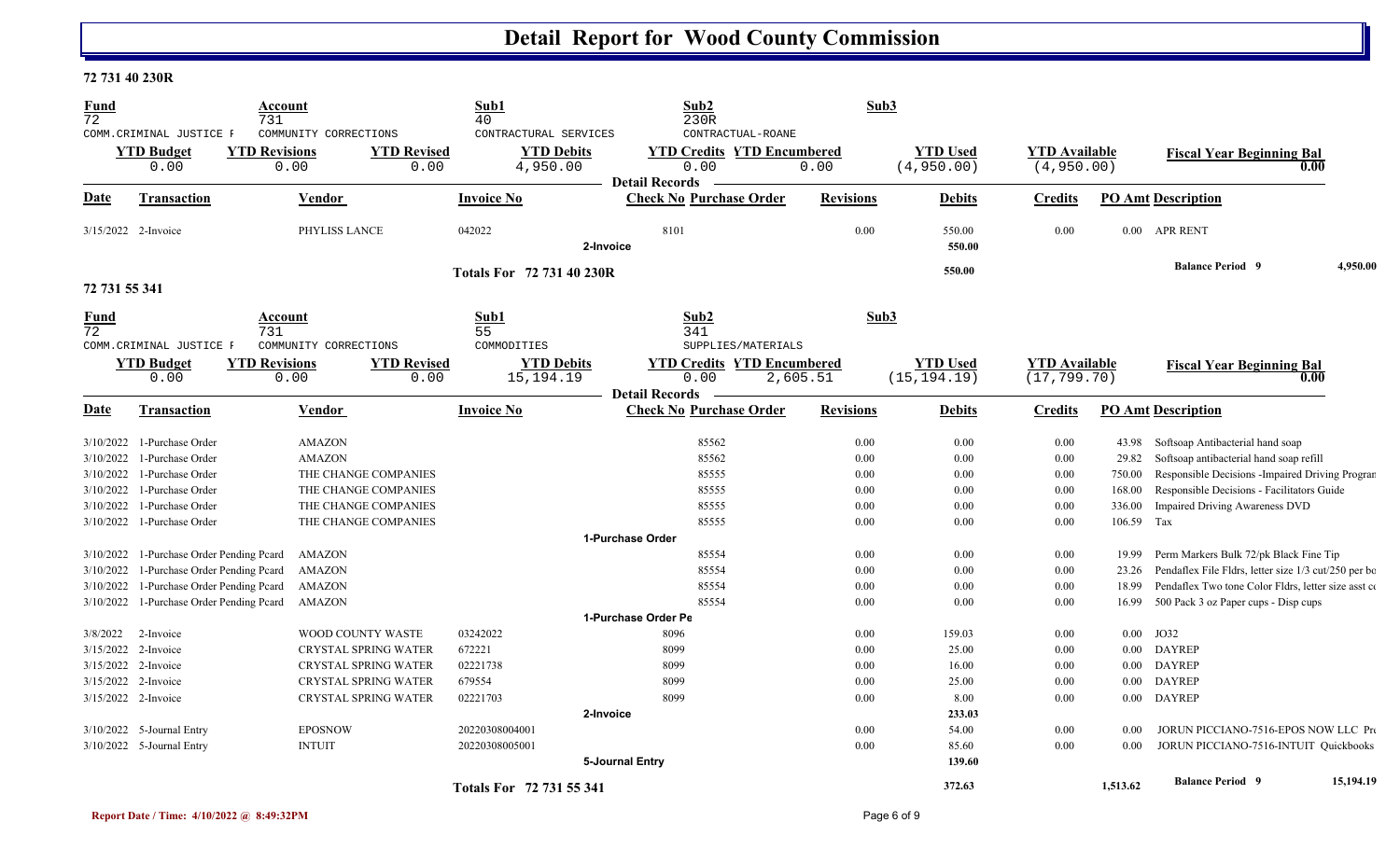#### **72 731 55 341J**

| <b>Fund</b><br>$\overline{72}$ | COMM.CRIMINAL JUSTICE F                                                    | Account<br>731<br>COMMUNITY CORRECTIONS                     |                                      | Sub1<br>55<br>COMMODITIES      | Sub2<br>341J<br>SUPPLIES-JCDR                                      | Sub3             |                                 |                                      |                   |                                          |           |
|--------------------------------|----------------------------------------------------------------------------|-------------------------------------------------------------|--------------------------------------|--------------------------------|--------------------------------------------------------------------|------------------|---------------------------------|--------------------------------------|-------------------|------------------------------------------|-----------|
|                                | <b>YTD Budget</b><br>0.00                                                  | <b>YTD Revisions</b><br>0.00                                | <b>YTD Revised</b><br>0.00           | <b>YTD Debits</b><br>1,876.15  | <b>YTD Credits YTD Encumbered</b><br>0.00<br><b>Detail Records</b> | 77.81            | <b>YTD Used</b><br>(1, 876.15)  | <b>YTD</b> Available<br>(1, 953.96)  |                   | <b>Fiscal Year Beginning Bal</b>         | 0.00      |
| Date                           | Transaction                                                                | Vendor                                                      |                                      | <b>Invoice No</b>              | <b>Check No Purchase Order</b>                                     | <b>Revisions</b> | <b>Debits</b>                   | <b>Credits</b>                       |                   | <b>PO Amt Description</b>                |           |
| 3/21/2022                      | 3/21/2022 1-Purchase Order Pending Pcard<br>1-Purchase Order Pending Pcard | WALMART<br>WALMART                                          |                                      |                                | 85606<br>85606                                                     | 0.00<br>$0.00\,$ | $0.00\,$<br>$0.00\,$            | 0.00<br>0.00                         | 22.28             | 22.32 receipt books<br>bookcase          |           |
| 3/22/2022                      | 1-Purchase Order Pending Pcard                                             | WALMART<br>3/22/2022 1-Purchase Order Pending Pcard WALMART |                                      |                                | 85607<br>85607                                                     | 0.00<br>0.00     | $0.00\,$<br>$0.00\,$            | 0.00<br>0.00                         |                   | 18.48 copy stamps<br>$1.11$ tax          |           |
|                                |                                                                            |                                                             |                                      |                                | 1-Purchase Order Pe                                                |                  |                                 |                                      |                   |                                          |           |
|                                | 72 731 55 341R                                                             |                                                             |                                      | Totals For 72 731 55 341J      |                                                                    |                  |                                 |                                      | 64.19             | <b>Balance Period 9</b>                  | 1,876.15  |
| <b>Fund</b><br>$\overline{72}$ | COMM. CRIMINAL JUSTICE F                                                   | Account<br>731<br>COMMUNITY CORRECTIONS                     |                                      | Sub1<br>55<br>COMMODITIES      | Sub2<br>341R<br>SUPPLIES-ROANE COUNTY                              | Sub3             |                                 |                                      |                   |                                          |           |
|                                | <b>YTD Budget</b><br>0.00                                                  | <b>YTD Revisions</b><br>0.00                                | <b>YTD Revised</b><br>0.00           | <b>YTD Debits</b><br>925.49    | <b>YTD Credits YTD Encumbered</b><br>0.00<br><b>Detail Records</b> | 4.20             | <b>YTD Used</b><br>(925.49)     | <b>YTD</b> Available<br>(929.69)     |                   | <b>Fiscal Year Beginning Bal</b><br>0.00 |           |
| Date                           | Transaction                                                                | Vendor                                                      |                                      | <b>Invoice No</b>              | <b>Check No Purchase Order</b>                                     | <b>Revisions</b> | <b>Debits</b>                   | <b>Credits</b>                       |                   | <b>PO Amt Description</b>                |           |
|                                | 3/10/2022 5-Journal Entry                                                  |                                                             | WASTE MANAGEMENT OF W 20220308052001 |                                | 5-Journal Entry                                                    | $0.00\,$         | 65.72<br>65.72                  | 0.00                                 | 0.00 <sub>1</sub> | WOOD CO FINANCE-4019-WASTE MGMT V        |           |
|                                |                                                                            |                                                             |                                      | Totals For 72 731 55 341R      |                                                                    |                  | 65.72                           |                                      |                   | <b>Balance Period 9</b>                  | 925.49    |
|                                | 72 731 55 341W                                                             |                                                             |                                      |                                |                                                                    |                  |                                 |                                      |                   |                                          |           |
| <b>Fund</b><br>72              | COMM. CRIMINAL JUSTICE F                                                   | Account<br>731<br>COMMUNITY CORRECTIONS                     |                                      | Sub1<br>55<br>COMMODITIES      | Sub2<br>341W<br>SUPPLIES-WOOD COUNTY                               | Sub3             |                                 |                                      |                   |                                          |           |
|                                | <b>YTD Budget</b><br>0.00                                                  | <b>YTD Revisions</b><br>0.00                                | <b>YTD Revised</b><br>0.00           | <b>YTD Debits</b><br>11,538.21 | <b>YTD Credits YTD Encumbered</b><br>0.00<br><b>Detail Records</b> | 74.03            | <b>YTD Used</b><br>(11, 538.21) | <b>YTD</b> Available<br>(11, 612.24) |                   | <b>Fiscal Year Beginning Bal</b><br>0.00 |           |
| Date                           | Transaction                                                                | Vendor                                                      |                                      | <b>Invoice No</b>              | <b>Check No Purchase Order</b>                                     | <b>Revisions</b> | <b>Debits</b>                   | <b>Credits</b>                       |                   | <b>PO Amt Description</b>                |           |
| 3/8/2022                       | 2-Invoice                                                                  |                                                             | <b>NOLAN'S SERVICES LLC</b>          | 6742                           | 8094<br>2-Invoice                                                  | $0.00\,$         | 240.00<br>240.00                | 0.00                                 |                   | 0.00 COVID 19 - FEB 2022                 |           |
|                                |                                                                            |                                                             |                                      | Totals For 72 731 55 341W      |                                                                    |                  | 240.00                          |                                      |                   | <b>Balance Period 9</b>                  | 11,538.21 |

**72 731 55 343**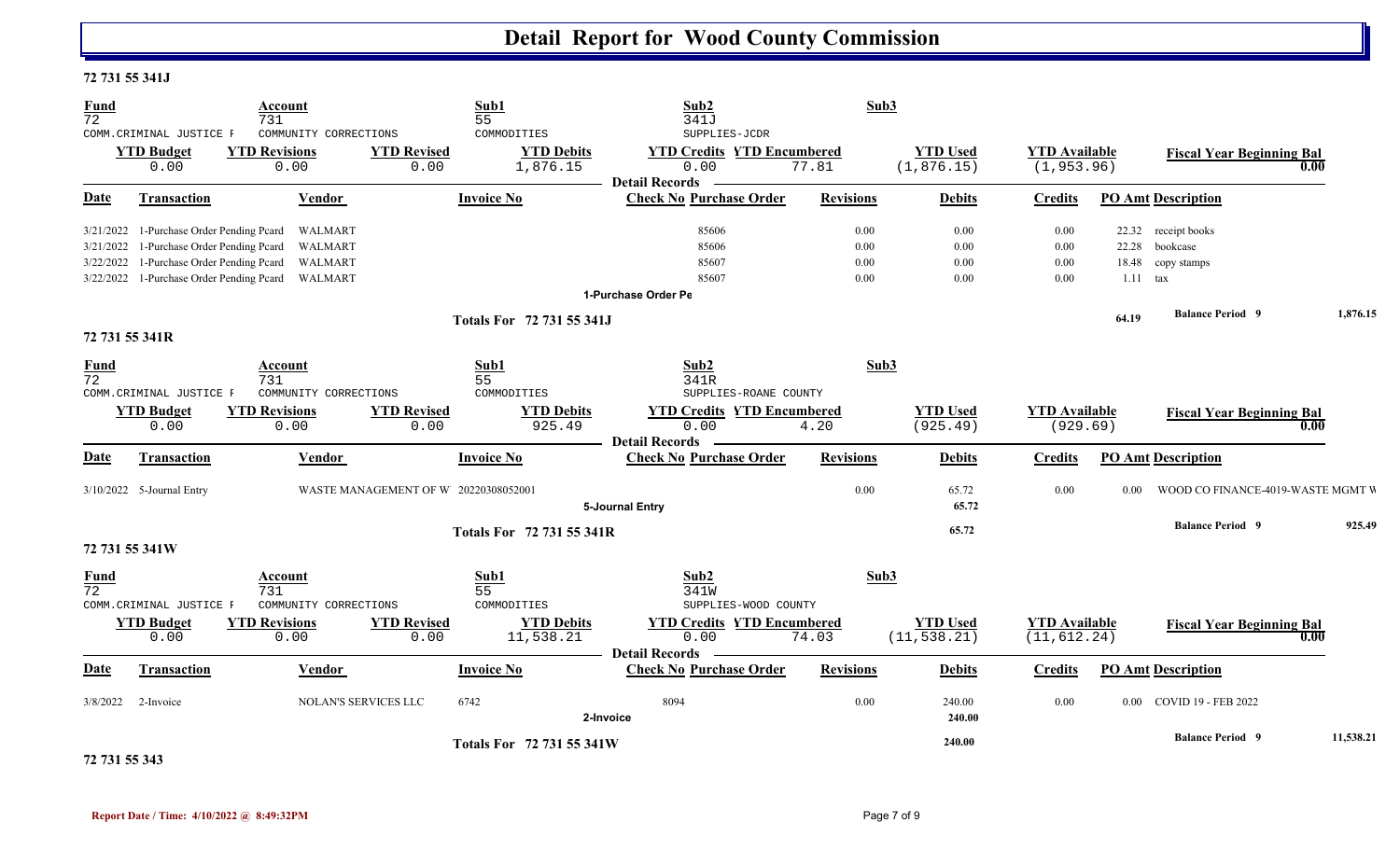| <b>Fund</b><br>72 | COMM. CRIMINAL JUSTICE F       | Account<br>731<br>COMMUNITY CORRECTIONS |                            | Sub1<br>55<br>COMMODITIES        | Sub2<br>343<br><b>AUTOMOBILE SUPPLIES</b>                          | Sub3             |                                 |                                      |          |                                                         |          |
|-------------------|--------------------------------|-----------------------------------------|----------------------------|----------------------------------|--------------------------------------------------------------------|------------------|---------------------------------|--------------------------------------|----------|---------------------------------------------------------|----------|
|                   | <b>YTD Budget</b><br>0.00      | <b>YTD Revisions</b><br>0.00            | <b>YTD Revised</b><br>0.00 | <b>YTD Debits</b><br>1,111.16    | <b>YTD Credits YTD Encumbered</b><br>0.00<br><b>Detail Records</b> | 434.86           | <b>YTD Used</b><br>(1, 111.16)  | <b>YTD</b> Available<br>(1, 546.02)  |          | <b>Fiscal Year Beginning Bal</b><br>0.00                |          |
| Date              | <b>Transaction</b>             | <b>Vendor</b>                           |                            | <b>Invoice No</b>                | <b>Check No Purchase Order</b>                                     | <b>Revisions</b> | <b>Debits</b>                   | <b>Credits</b>                       |          | <b>PO Amt Description</b>                               |          |
| 3/3/2022          | 1-Purchase Order               |                                         | ENGLEFIELD OIL COMPANY     |                                  | 85535                                                              | 0.00             | 0.00                            | 0.00                                 | 484.52   | 4000 gal Fuel 2.75 per unit                             |          |
|                   |                                |                                         |                            |                                  | 1-Purchase Order                                                   |                  |                                 |                                      |          |                                                         |          |
| 3/1/2022          | 2-Invoice                      | <b>TAYLOR BOWEN</b>                     |                            | 02162022                         | 8089                                                               | 0.00             | 43.87                           | 0.00                                 | 0.00     | <b>MILEAGE</b>                                          |          |
|                   |                                |                                         |                            |                                  | 2-Invoice                                                          |                  | 43.87                           |                                      |          |                                                         |          |
|                   |                                |                                         |                            | Totals For 72 731 55 343         |                                                                    |                  | 43.87                           |                                      | 484.52   | <b>Balance Period 9</b>                                 | 1,111.16 |
| 72 731 65 459     |                                |                                         |                            |                                  |                                                                    |                  |                                 |                                      |          |                                                         |          |
| Fund<br>72        | COMM. CRIMINAL JUSTICE F       | Account<br>731<br>COMMUNITY CORRECTIONS |                            | Sub1<br>65<br>CAPITAL OUTLAY     | Sub2<br>459<br><b>EQUIPMENT</b>                                    | Sub3             |                                 |                                      |          |                                                         |          |
|                   | <b>YTD Budget</b><br>0.00      | <b>YTD Revisions</b><br>0.00            | <b>YTD Revised</b><br>0.00 | <b>YTD Debits</b><br>15, 146. 77 | <b>YTD Credits YTD Encumbered</b><br>0.00                          | 2,518.18         | <b>YTD Used</b><br>(15, 146.77) | <b>YTD Available</b><br>(17, 664.95) |          | <b>Fiscal Year Beginning Bal</b><br>0.00                |          |
|                   |                                |                                         |                            |                                  | <b>Detail Records</b>                                              |                  |                                 |                                      |          |                                                         |          |
| Date              | Transaction                    | Vendor                                  |                            | <b>Invoice No</b>                | <b>Check No Purchase Order</b>                                     | <b>Revisions</b> | <b>Debits</b>                   | <b>Credits</b>                       |          | <b>PO Amt Description</b>                               |          |
|                   | 3/10/2022 1-Purchase Order     | <b>AMAZON</b>                           |                            |                                  | 85552                                                              | 0.00             | 0.00                            | 0.00                                 |          | 53.29 Medline Deluxe Specimen Collector Pans pk of 1    |          |
| 3/10/2022         | 1-Purchase Order               | <b>AMAZON</b>                           |                            |                                  | 85552                                                              | 0.00             | 0.00                            | 0.00                                 | 101.00   | Canon Genuine Drum, Cart 051 Black 1pk for Ca           |          |
| 3/10/2022         | 1-Purchase Order               | <b>AMAZON</b>                           |                            |                                  | 85552                                                              | 0.00             | 0.00                            | 0.00                                 | 65.00    | Compatible 1 pk Black 051 Drum Cartridge repla          |          |
|                   |                                |                                         |                            |                                  | 1-Purchase Order                                                   |                  |                                 |                                      |          |                                                         |          |
| 3/3/2022          | 1-Purchase Order Pending Peard | AMAZON                                  |                            |                                  | 85515                                                              | 0.00             | 0.00                            | $0.00\,$                             | 28.87    | Marcal - MRC6079 Toilet Paper Recy. 2-ply               |          |
| 3/3/2022          | 1-Purchase Order Pending Peard | <b>AMAZON</b>                           |                            |                                  | 85515                                                              | 0.00             | 0.00                            | 0.00                                 | 9.95     | SNL quality 4 gal. 100 Sm clear trash bags              |          |
| 3/3/2022          | 1-Purchase Order Pending Peard | <b>AMAZON</b>                           |                            |                                  | 85515                                                              | 0.00             | 0.00                            | 0.00                                 | 2.72     | Tax                                                     |          |
| 3/3/2022          | 1-Purchase Order Pending Peard | AMAZON                                  |                            |                                  | 85522                                                              | 0.00             | 0.00                            | 0.00                                 | 1,395.00 | Lifetime 42980 Folding Utility Tabel Pk/4-class r       |          |
|                   |                                |                                         |                            |                                  | 1-Purchase Order Pe                                                |                  |                                 |                                      |          |                                                         |          |
|                   | 3/10/2022 5-Journal Entry      | <b>AMAZON</b>                           |                            | 20220308006001                   | 85454                                                              | 0.00             | 167.24                          | 0.00                                 |          | (167.24) Lasercrafting Office Desk Name Plate AMBER C   |          |
|                   | 3/10/2022 5-Journal Entry      | <b>AMAZON</b>                           |                            | 20220308007001                   | 85454                                                              | 0.00             | 39.56                           | 0.00                                 |          | (39.56) Lasercrafting Office Desk Name Plate AMBER C    |          |
|                   | 3/10/2022 5-Journal Entry      | <b>AMAZON</b>                           |                            | 20220308008001                   | 85457                                                              | 0.00             | 14.60                           | 0.00                                 |          | (14.60) Lasercrafting Office Desk Name Plate or Wall/do |          |
| 3/10/2022         | 5-Journal Entry                | <b>AMAZON</b>                           |                            | 20220308009001                   | 85455                                                              | 0.00             | 8.34                            | 0.00                                 |          | (8.34) Marketing Holder Business Card Holders Premius   |          |
|                   | 3/10/2022 5-Journal Entry      | <b>AMAZON</b>                           |                            | 20220308010001                   | 85455                                                              | 0.00             | 62.58                           | 0.00                                 |          | (62.58) Marketing Holder Business Card Holders Premius  |          |
|                   | 3/10/2022 5-Journal Entry      | <b>AMAZON</b>                           |                            | 20220308011001                   | 85457                                                              | 0.00             | 23.11                           | 0.00                                 |          | (23.11) Lasercrafting Office Desk Name Plate or Wall/do |          |
| 3/10/2022         | 5-Journal Entry                | <b>AMAZON</b>                           |                            | 20220308012001                   | 85455                                                              | 0.00             | 18.18                           | 0.00                                 |          | (18.18) Marketing Holder Business Card Holders Premius  |          |
|                   | 3/10/2022 5-Journal Entry      | <b>AMAZON</b>                           |                            | 20220308013001                   | 85309                                                              | 0.00             | 303.88                          | 0.00                                 |          | (303.88) Canon ImageFORMULA R40 Office Document !       |          |
|                   | 3/10/2022 5-Journal Entry      | <b>AMAZON</b>                           |                            | 20220308014001                   | 85457                                                              | 0.00             | 16.82                           | 0.00                                 |          | (16.82) Lasercrafting Office Desk Name Plate or Wall/do |          |
|                   | 3/10/2022 5-Journal Entry      | <b>AMAZON</b>                           |                            | 20220308015001                   | 85482                                                              | 0.00             | 108.82                          | 0.00                                 | (108.82) | Officemate Wall File, Legal size AMBER COOI             |          |
|                   | 3/10/2022 5-Journal Entry      | <b>AMAZON</b>                           |                            | 20220308016001                   | 85485<br>5-Journal Entry                                           | 0.00             | 164.39<br>927.52                | 0.00                                 |          | (164.39) File folders AMBER COOL-7092-AMZN MKTF         |          |